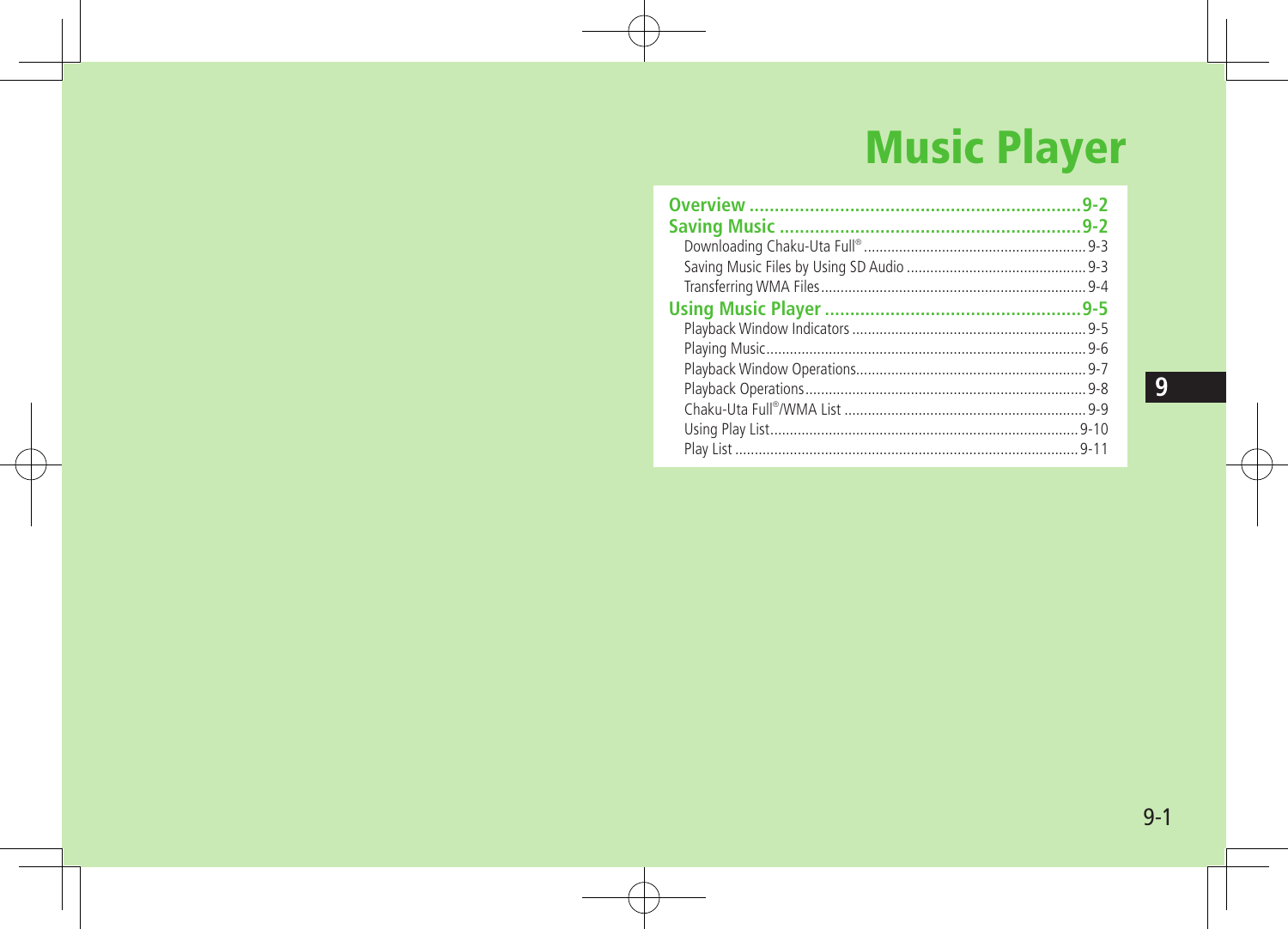# **Overview**

## **Play music saved on handset/microSD Card.**

 $\bullet$  Play List:  $\mathcal{I}$  P.9-10

## **Notes**

**Tip**

- Files may not play due to file support issues or microSD Card status, etc.
- When playback starts with low battery, confirmation appears. When battery is low during playback, confirmation appears.
- Playback pauses for incoming calls or Alarm. Playback resumes after calls are received or Alarm sounds.

#### **Music Illumination**

- Notification Light illuminates when playback starts.When playback starts during charging, Music Illumination lights before Charging Indicator.
- To turn off light, set **Music** to**OFF** in Notification Light setting  $(\vec{F}P.18-10)$ .

●Use Bluetooth<sup>®</sup> Device for Listening to Music (<del>f</del> P.11-10)

# Saving Music

#### **Save Music to play on Music Player.**

| <b>Download</b><br>Chaku-Uta Full®<br>( <b>子</b> P.9-3) | Open site link to download and save songs<br>Supported file format: SMC, MPEG-4<br>(MPEG-4 AAC, MPEG-4 AAC+ (HE-AAC),<br>Enhanced aacPlus) |
|---------------------------------------------------------|--------------------------------------------------------------------------------------------------------------------------------------------|
| Save Music via<br>SD Audio $(\mathcal{F}P.9-3)$         | Save music CD songs via PC to microSD Card in<br>AAC format<br>Supported file formats: MPEG-2 AAC,<br>MPEG-2 AAC+SBR                       |
| <b>Save WMA files</b><br>(子P.9-4)                       | Save Windows Media® Audio (WMA) files in PC<br>to microSD Card via Windows Media® Player<br>Supported file formats: WMA                    |

• Some files may not play even if format is supported.

# **Copy Protected Files**

Copy protected files may not play, be saved or forwarded. To play a copy protected file, obtain Content Key ( $\mathcal{F}$ P.10-5). Confirm file expiry date or usage limitations (Music info:  $\mathbb{Z}$ P.9-8).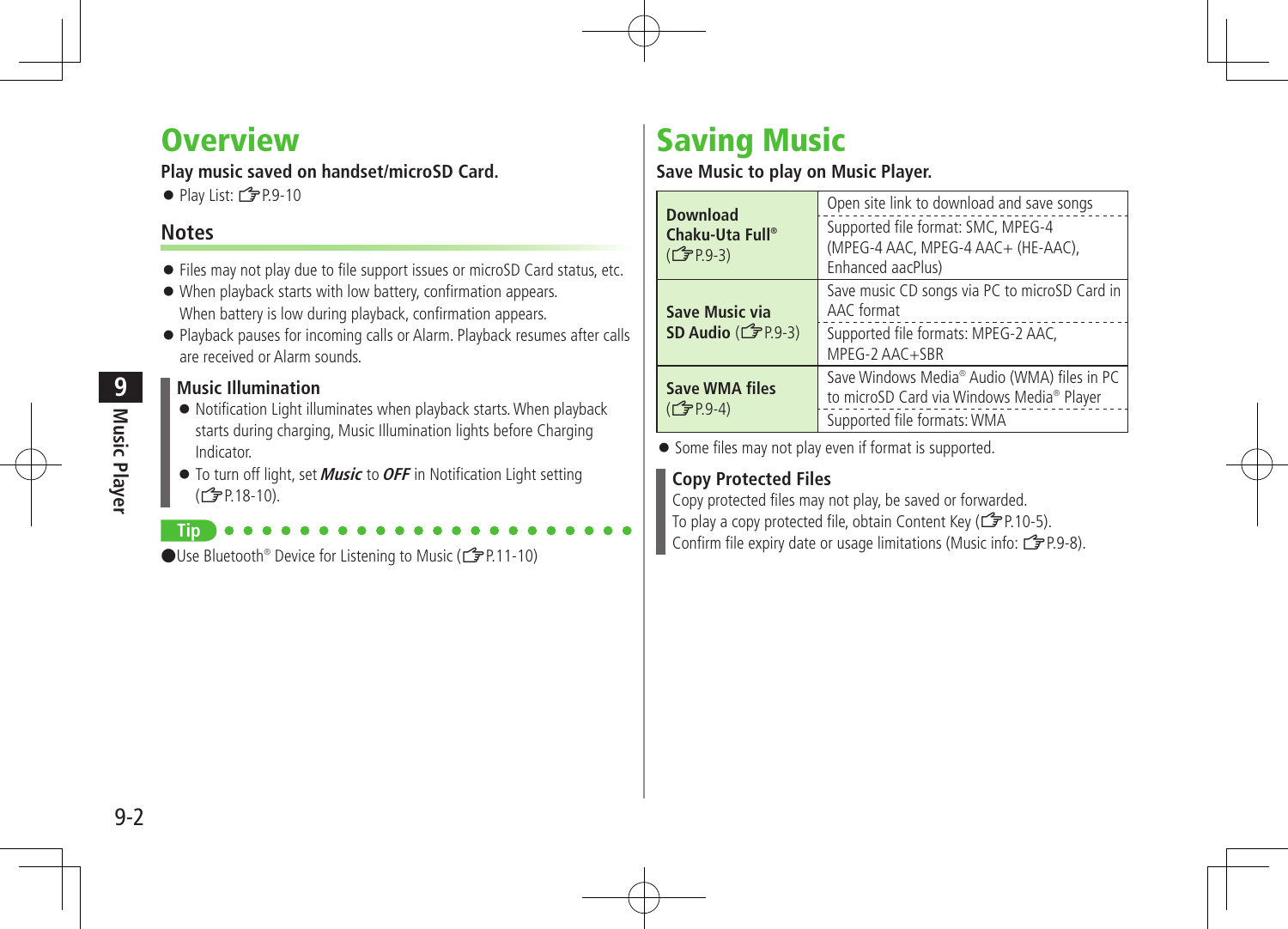### **Saving Music Files on PCs**

When saving music files for use with 942P, observe the following guidelines:

- Copyrighted Works
	- ・ Do not infringe on third party/intellectual property rights.
	- ・ Music files are limited to private use.
- Obtain software to convert file format.
	- ・ Refer to websites providing software.
	- ・ Performance of some software types is not guaranteed.

# **Downloading Chaku-Uta Full®**

#### **Access websites directly from Music Player to download Chaku-Uta Full® files.**

View details (price, expiry date, etc.) on source website.

### **Main Menu** 4 **Data Folder** 4 **Music** 4 **Main Folder**

# *Download Music* **→ YES**

Handset connects to the Network and Download site appears.

 $\bullet$  Follow onscreen instructions to download files.

# **Saving Music Files by Using SD Audio**

## **Note**

- Saving music files requires following:
	- ・ 942P
	- ・ microSD Card (commercial item)
	- ・ USB cable (not included)
	- PC (Windows® XP, Windows Vista®, Windows® 7)
	- Software for PC (commercial item) Panasonic brand "SD-Jukebox" is recommended. Purchase SD-Jukebox from website below:
	- http://club.panasonic.jp/mall/sense/ (Japanese only)
	- ・ Music CD to save

#### **Main Menu > Settings > Connectivity > USB Mode** 4 **microSD Mode**

- **1** Connect handset to a PC via USB cable
- **2** Activate SD-Jukebox on PC
- **3** Set a music CD on PC
- **4** Save music files to micro SD Card
	- See SD-Jukebox manual for usage information.
	- After saving, release USB cable from handset.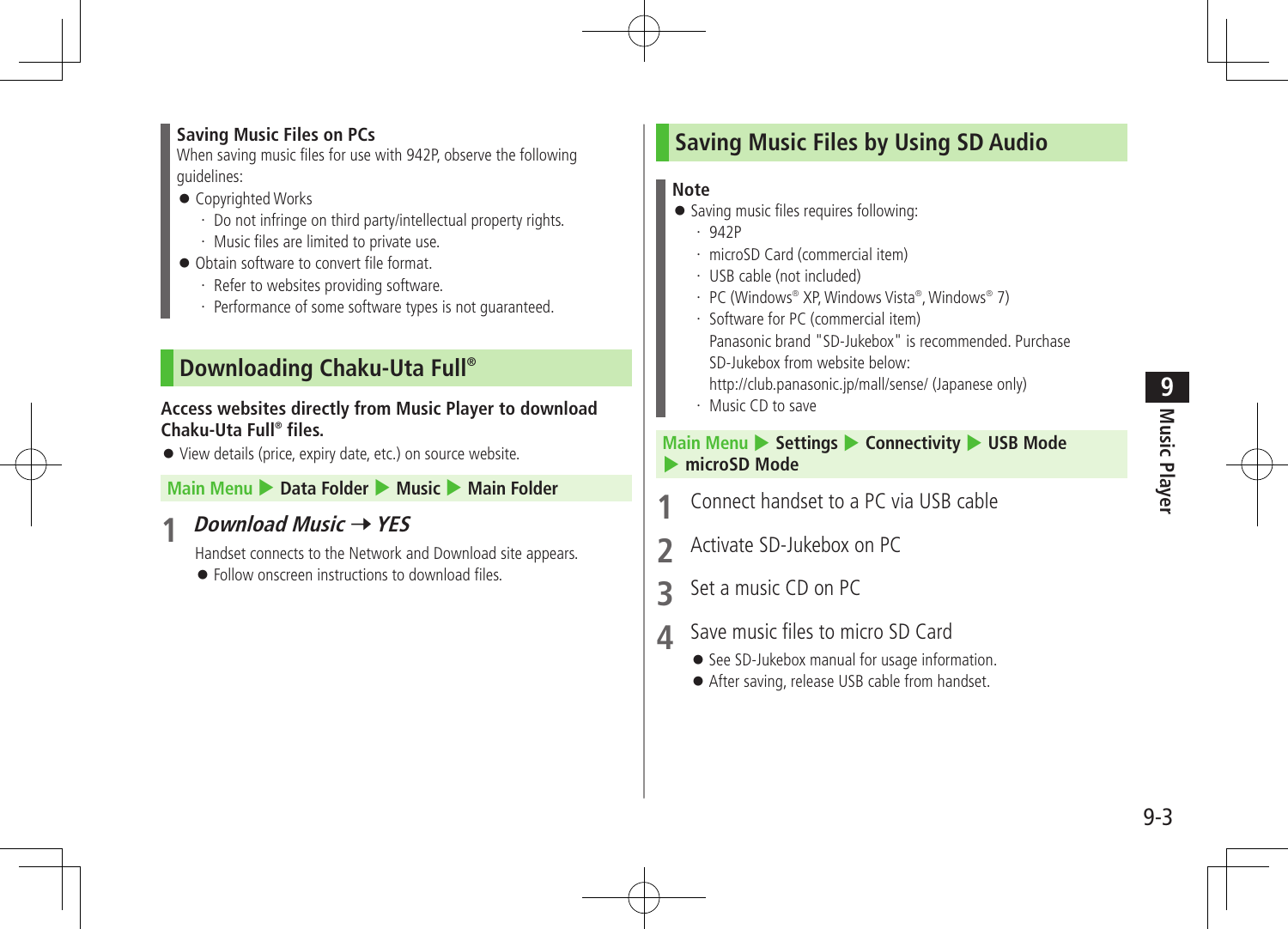# **Transferring WMA Files**

#### **Transfer WMA files from PC to microSD Card via Windows Media® Player. Up to 1000 files can be saved per microSD Card.**

- Use PC with Windows Media<sup>®</sup> Player installed.
- When using Windows Media® Player 10 (10.00.00.3802 or later)/11 on Windows® XP, use Windows® XP Service Pack 2 or later.
- When using Windows Vista®, use Windows Media® Player 11.
- When using Windows® 7, use Windows Media® Player 12.
- Insert microSD Card into handset before preparing USB cable (<del>f</del> P.10-19, P.11-17)

#### **Main Menu > Settings > Connectivity > USB Mode** 4 **MTP Mode**

**Connect handset to a PC via USB cable** 

Follow Windows Media® Player operations to transfer WMA files from PC to microSD Card.

- Refer to Windows Media<sup>®</sup> Player Help for operations.
- Terminate all software applications before disconnecting USB cable.

#### **Note**

- Do not remove microSD Card while transferring files to microSD Card. Files may be damaged.
- WMA files overwrite existing files with same name in handset when copied from PC. To check file names, refer to Windows Media® Player Help.
- 942P may not recognize WMA files saved to a microSD Card on a different handset. Handset may not recognize WMA files from PCs if USB Mode is set to **MTP Mode**. Delete WMAudio and WMSystem folders in My Items (MY FOLDER) on microSD Card, or format microSD Card ( $\mathcal{F}$ P.10-20) via PC. Formatting microSD Card deletes all saved files.
- To play WMA files on handset, save files to WMFile ( $\mathcal{F}$ P.10-22) on microSD Card and play the files from PC Movies folder in Data Folder.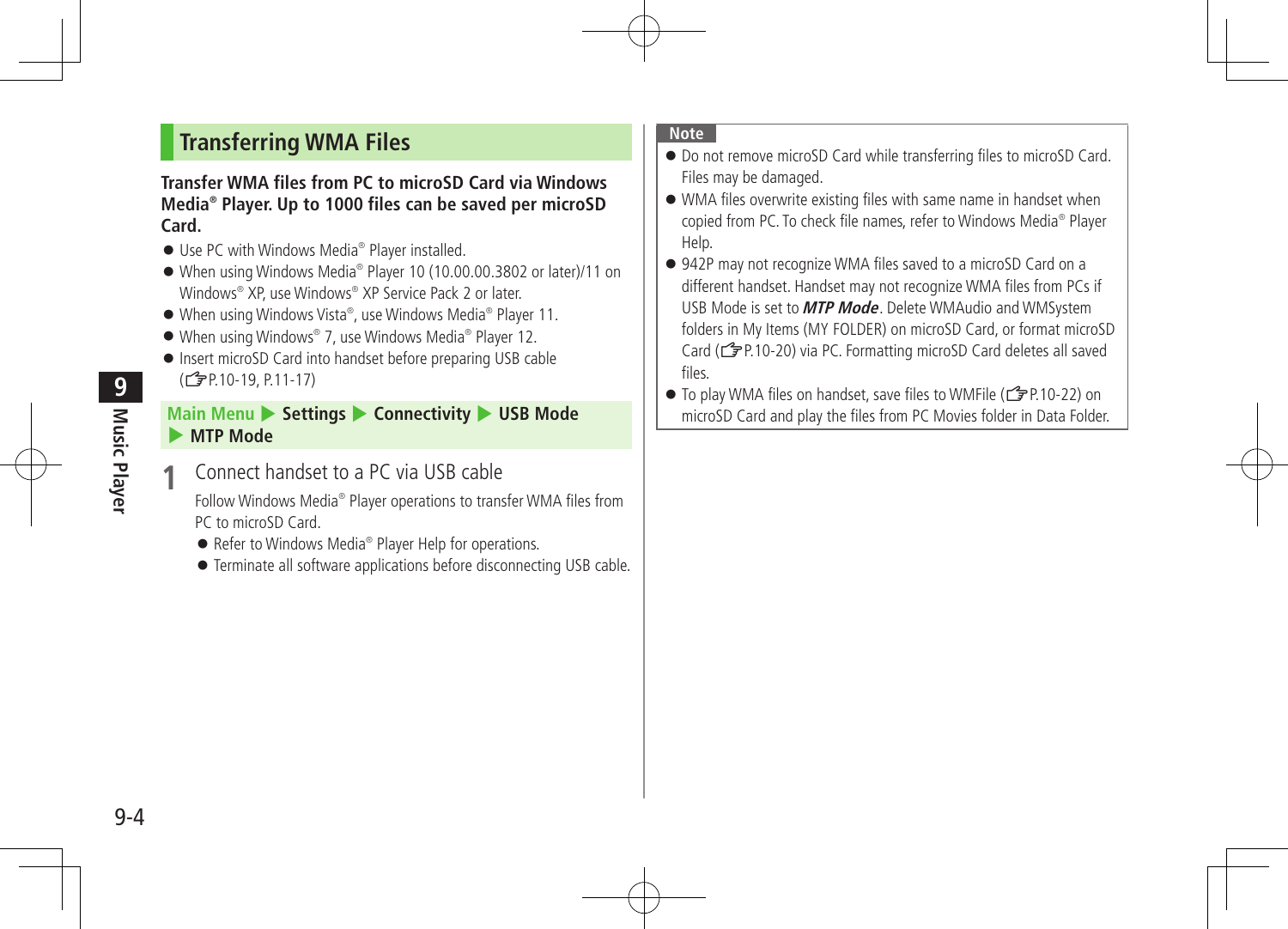# Using Music Player

# **Playback Window Indicators**



|             | <b>Item</b>                                | <b>Description</b>                                                                               |
|-------------|--------------------------------------------|--------------------------------------------------------------------------------------------------|
| $\mathbf 0$ | File Number/Total Number                   |                                                                                                  |
| ❷           | Title                                      |                                                                                                  |
| 0           | Artist                                     |                                                                                                  |
| ❹           | Status                                     |                                                                                                  |
| ❺           | Elapsed Time/Total Time                    |                                                                                                  |
| ❺           | Play Mode Indicators                       | Play only one<br>Repeat one<br><b>23</b> Random<br>Repeat all<br>22 Random play&repeat DEMO DEMO |
| ❼           | <b>Equalizer Setting</b>                   | <b>NORMAL</b> Normal<br>H.BASS1 H.BASS1<br>H.BASS2 H.BASS2<br><b>TRAIN</b><br>Train              |
| ❸           | Stereo/Monaural                            | <b>STEREO</b> Stereo<br><b>MONO</b> Monaural                                                     |
| ❸           | Listening Setting                          | <b>SURROUND</b> Surround-sound<br>NATUR1<br>Natur 1<br><b>NATUR2</b> Natur 2                     |
| ❶           | Remaster Setting ON                        |                                                                                                  |
| $\bf{D}$    | Bluetooth <sup>®</sup> Device<br>Connected |                                                                                                  |
| ®           | Volume                                     |                                                                                                  |
| ®           | Lyric                                      |                                                                                                  |
| ❶           | URL                                        |                                                                                                  |

9-5**Music Player PINusic Player**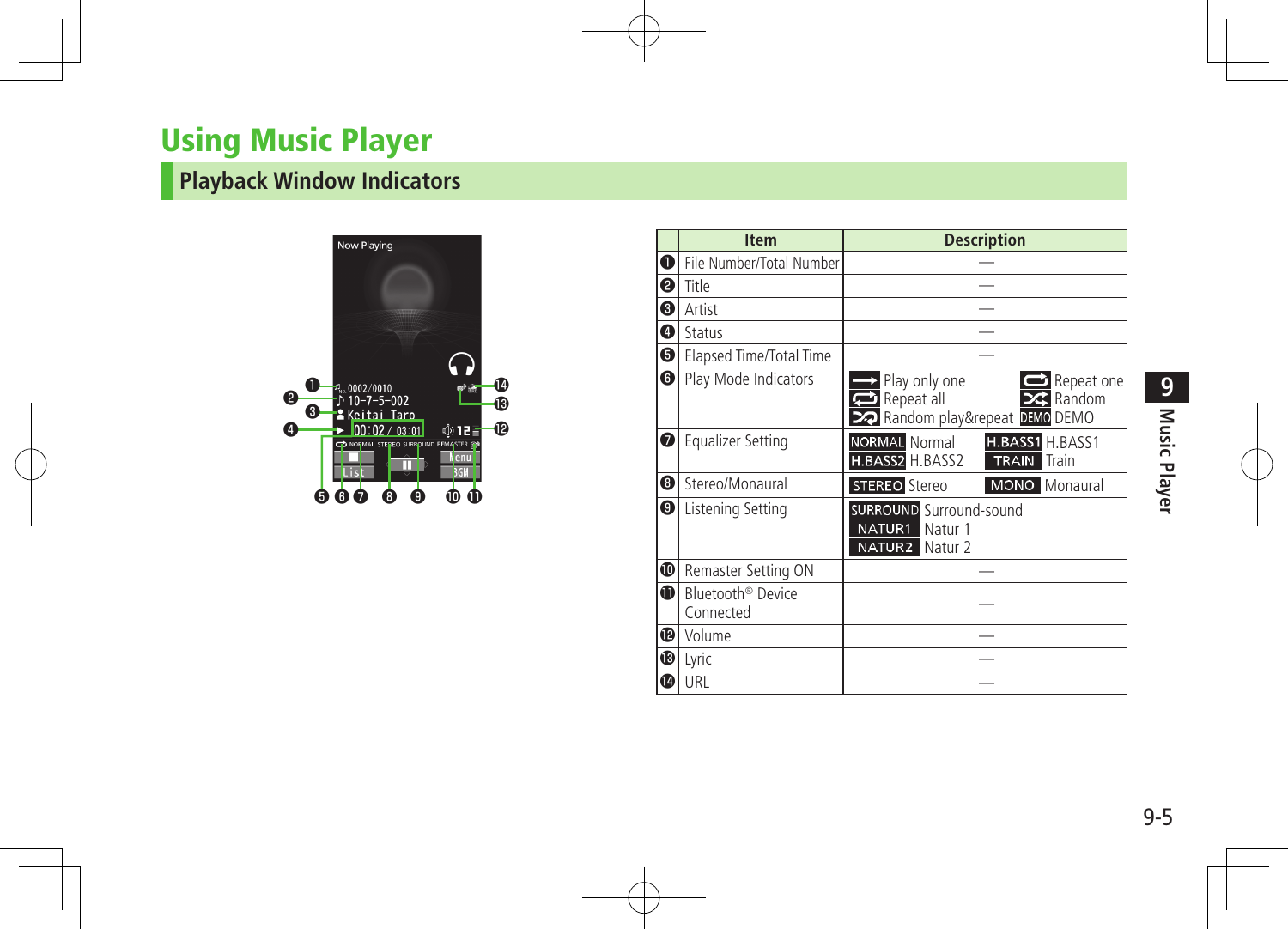# **Playing Music**

## **Main Menu** 4 **Videos/Music**

# **1 Listen**

Music Player menu appears.

● Last playback window appears. **[∑***Player menu* to open Music Player menu.

|                 |                | Music Player |
|-----------------|----------------|--------------|
|                 | 1  鼠All Tracks |              |
|                 | ⊠⊞Play List    |              |
| 3 FArtist       |                |              |
| 19Album         |                |              |
| <b>i</b> WGenre |                |              |
|                 |                |              |

### **Music Player Menu**

# Select a category (See below)

| <b>Item</b>       | <b>Operation/Description</b>             |
|-------------------|------------------------------------------|
| <b>All Tracks</b> | Select files from handset & microSD Card |
| <b>Play List</b>  | Select group of files saved to Play List |
| Artist            | Select files from Artist folder          |
| Album             | Select files from Album folder           |
| Genre             | Select files from Genre folder           |

● ★ appears for currently/previously played Play List.

# **3** Select <sup>a</sup> file

Selected file plays.

- ★ appears for currently/previously played file.
- Playback Window Operations: <a>

 $\bullet$  To end playback,  $\textcircled{r}$   $\textcircled{r}$ 

#### **Note**

Alternatively, play music from **Main Menu** 4 **Tools** 4 **Music Player**

- mp4/3gp files in Ring Songs&Tones folder can also be played in Music Player.
- Missed Call/New Message Notification Tone (ZP.18-8) is unavailable during playback while handset closed.

# **Changing Play Mode**

#### **Main Menu** 4 **Videos/Music**

**1 Listen**

Music Player menu or Playback window appears.

**2** ∑<sup>*[*Menu] → Play mode setting</sup>

# **3** Select an item (See below)

| <b>Item</b>       | <b>Operation/Description</b>                      |
|-------------------|---------------------------------------------------|
| <b>Normal</b>     | Play all files in selected category/Play List     |
| Play only one     | Play selected file                                |
| <b>Repeat one</b> | Repeat selected file                              |
| <b>Repeat all</b> | Repeat all files in selected category/Play List   |
| Random            | Play selected category/Play List files randomly   |
| Random            | Repeat selected category/Play List files randomly |
| play&repeat       |                                                   |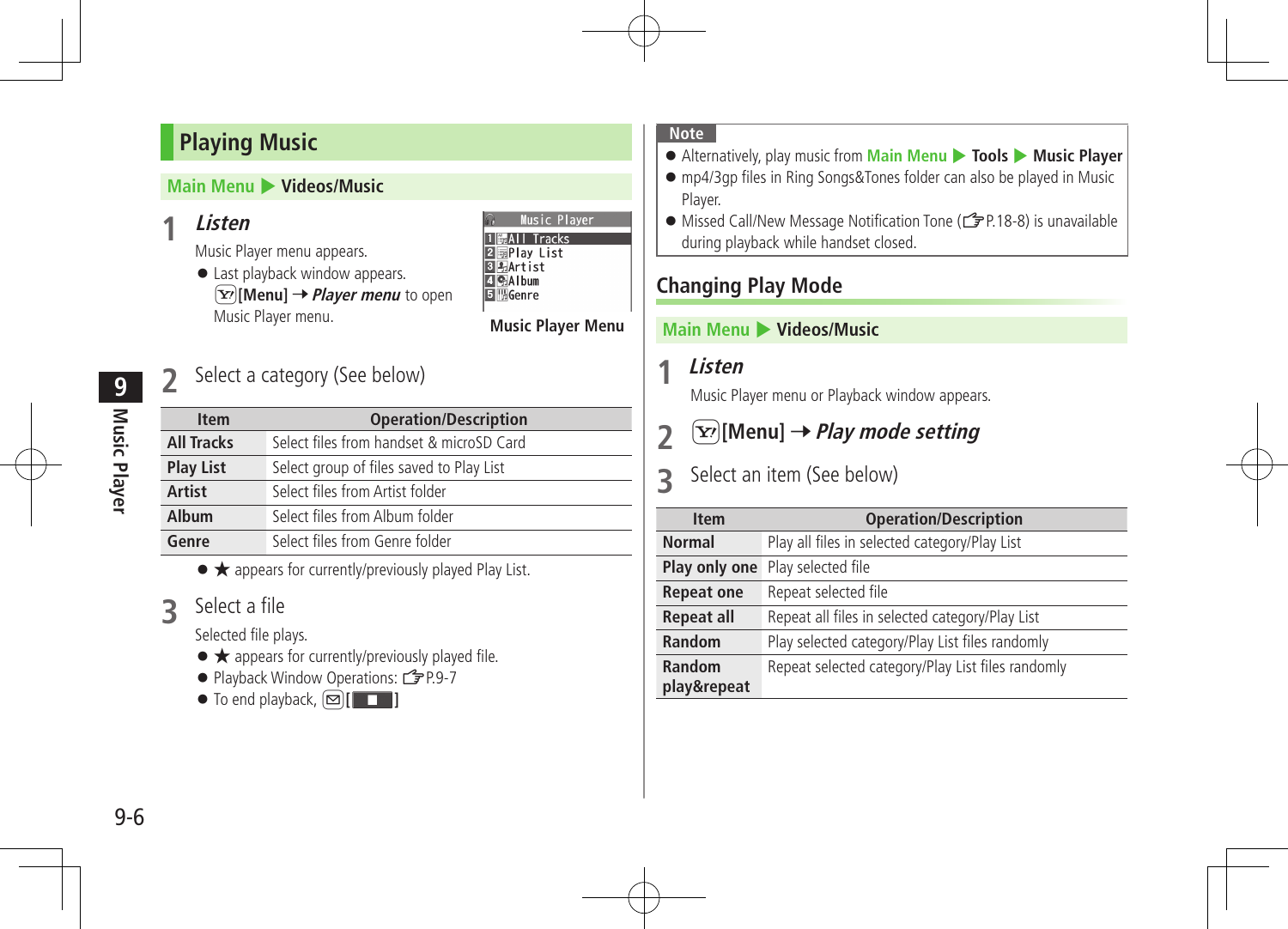# **Background Music**

Listen to music while using other handset functions.

- **1** While music plays, **[co][BGM]**
- **2** To end,  $\bigodot$  in Standby  $\rightarrow$  **End player**

#### **Note**

- **•** Some functions cannot operate simultaneously.
- Volume or play mode change is not available during Play Background.

# **Playing Chaku-Uta Full® /WMA Files as Demo**

### **Main Menu** 4 **Data Folder** 4 **Music**

**Select an item (See below)** 

| <b>Item</b>        | <b>Operation/Description</b>              |
|--------------------|-------------------------------------------|
| <b>Main Folder</b> | View Chaku-Uta Full® list                 |
|                    | $>$ Select a folder                       |
|                    | • To toggle between handset/microSD Card: |
|                    | <b>Milleright</b> [ <i>microSD</i> ]      |
| <b>WMA</b>         | View WMA list                             |

**•** Press  $\textcircled{r}$  [Change] to toggle display views in Chaku-Uta Full® and WMA list.

**2** Select <sup>a</sup> Chaku-Uta Full® or WMA file Demonstration playback starts.

**Playback Window Operations**

| <b>Adjust Volume</b>                                     | O                                                                                              |
|----------------------------------------------------------|------------------------------------------------------------------------------------------------|
| <b>Play Previous*</b>                                    | $\circ$<br>When playback time is over<br>three seconds, previous file<br>plays from beginning. |
| Play Next*                                               | l o                                                                                            |
| <b>Fast-rewind</b>                                       | Press and hold <b>lo</b>                                                                       |
| <b>Fast-forward</b>                                      | Press and hold $\lceil$ $\alpha$                                                               |
| Pause/Resume                                             | Ш                                                                                              |
| <b>Stop</b>                                              | ⊠                                                                                              |
| <b>View Next Jacket/Lyric</b>                            | $\overline{3}$                                                                                 |
| <b>View Previous Jacket/Lyric</b>                        | $\bar{1}$                                                                                      |
| Toggle Jacket/Lyric Display                              | $\overline{2}$                                                                                 |
| <b>Toggle Playlist/Playback</b><br>Window <sup>*</sup>   | [List]/[Player]                                                                                |
| Play Background*                                         | $\Omega$ [BGM]                                                                                 |
| Toggle Remaster On/Off (CFP.9-8)                         | ு)                                                                                             |
| <b>Toggle Sound Effect (Listening)</b><br>Modes (子P.9-8) | $\overline{8}$                                                                                 |
| Toggle Equalizer Modes (13P.9-8)                         | $\tau$                                                                                         |

\* Not available for playback as a demo

e.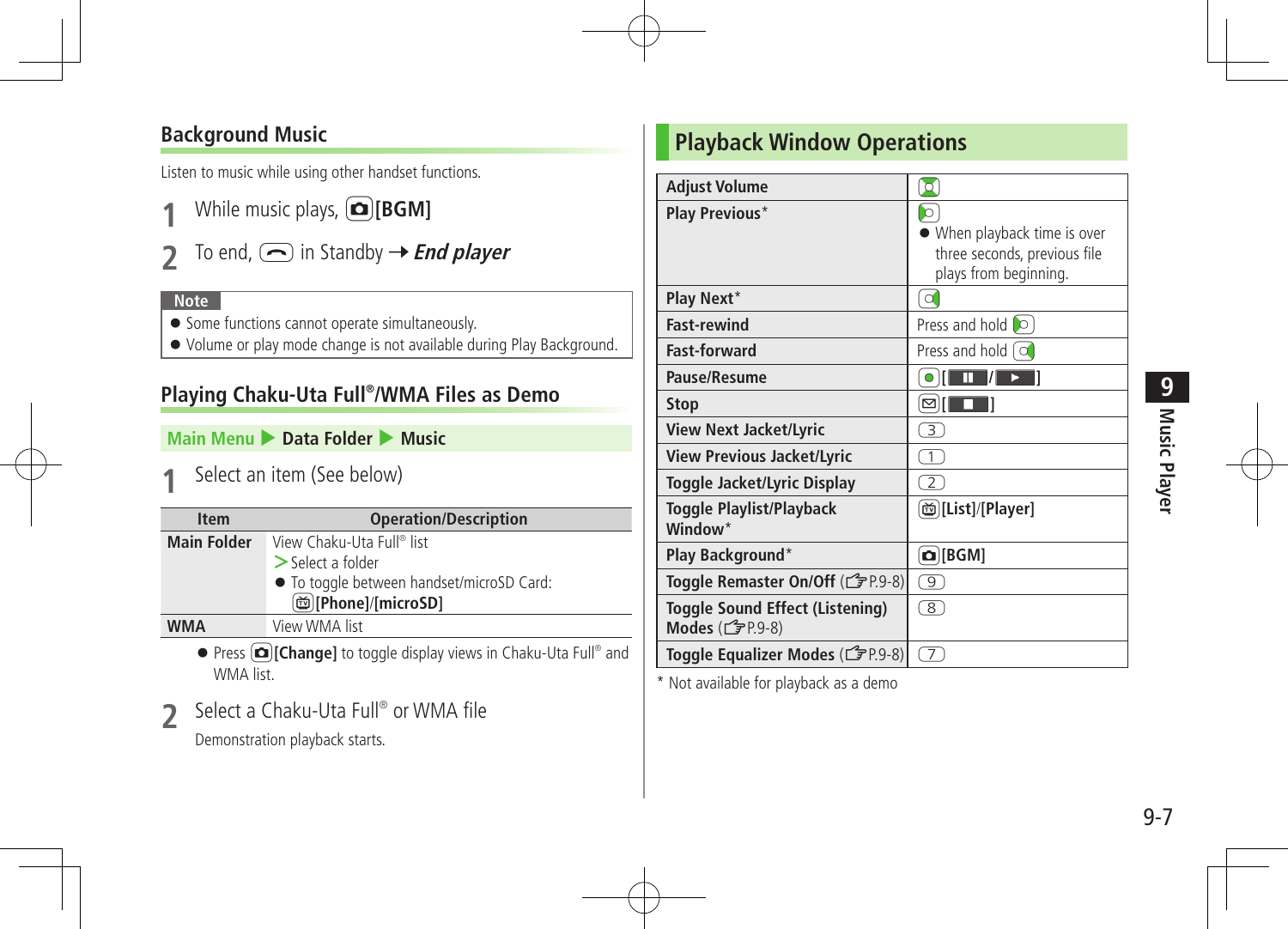# **Playback Operations**

## ■ Set Sound Effect

> While playing file, **\text{Eqsimal}** → **Sound effect** → Select an item (See below)

| <b>Item</b>      | <b>Operation/Description</b>                                                                                                                                                                                                                                                                            |
|------------------|---------------------------------------------------------------------------------------------------------------------------------------------------------------------------------------------------------------------------------------------------------------------------------------------------------|
| Remaster         | Compensate sound quality via earphone/Bluetooth®<br>device, when playing compressed files<br>$>$ ON or OFF                                                                                                                                                                                              |
| Listening        | Add listening effect to sound from earphone or Bluetooth®<br>device<br>$\geq$ Select an item<br>· <b>Surround-sound</b> : Reproduce natural and<br>stereophonic sound<br>· Natur 1 or Natur 2: Complement sound specific to<br>earphone to reproduce natural sound<br>· OFF: Turn off Listening setting |
| <b>Equalizer</b> | Change quality of sound from earphone or Bluetooth <sup>®</sup><br>device<br>$\geq$ Select an item<br>· <b>Normal</b> : Reproduce normal sound<br>· H. BASS1: Enhance low-pitched sound<br>· H. BASS2: Enhance low-pitched sound even more<br>· <i>Train</i> : Minimize sound leakage                   |

### ■ **Functions Available in Playback Window**

> While playing file, (**x**<sub>2</sub>)[Menu] → Select an item (See below)

| <b>Item</b>                                        | <b>Operation/Description</b>              |
|----------------------------------------------------|-------------------------------------------|
| <b>Player menu</b>                                 | Show Music Player menu                    |
| Play mode<br>setting                               | Change play mode ( $\mathcal{F}$ P.9-6)   |
| Sound effect                                       | (子Left)                                   |
| Music info                                         | Show song title, artist and playback time |
| Connect to<br>Website                              | Open site link<br>$>$ YES                 |
| Display Image                                      | Show jacket                               |
| <b>Display lyric</b>                               | Show lyric                                |
| <b>Previous</b><br>image/<br><b>Previous lyric</b> | Show previous jacket or lyric             |
| Next image/<br><b>Next lyric</b>                   | Show next jacket or lyric                 |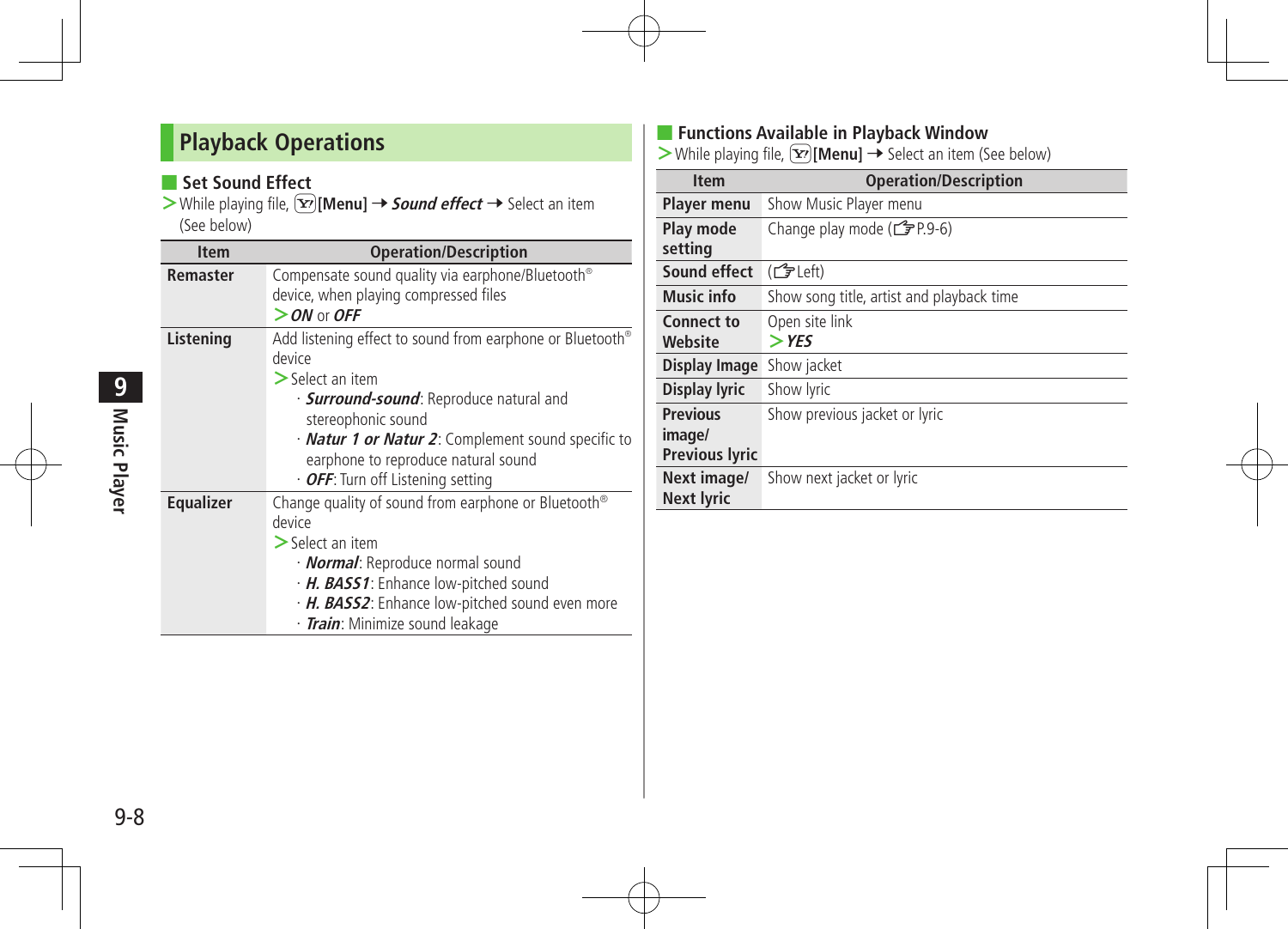# **Chaku-Uta Full® /WMA List**

#### **From Main Menu Data Folder • Music**

- **Confirm Memory Status**
- > **[Y]** [Menu] → Memory Status
- **Functions Available in Chaku-Uta Full® Folder List**
- > **Main Folder →** Highlight a folder →  $\boxed{\mathbf{Y}}$  [Menu] → Select an item (See below)

| <b>Item</b>                    | <b>Operation/Description</b>                                       |
|--------------------------------|--------------------------------------------------------------------|
| Add folder                     | > Enter folder name                                                |
| <b>Edit folder</b>             | $\triangleright$ Enter folder name                                 |
| name                           |                                                                    |
|                                | <b>Delete folder</b> $\geq$ Enter Phone Password $\rightarrow$ YES |
| <b>Memory</b><br><b>Status</b> | > Confirm memory status/total files                                |
|                                |                                                                    |

### ■ **Functions Available in Chaku-Uta Full®/WMA File List**

 $>$  **Main Folder** or **WMA** ( $\rightarrow$  Select a folder)  $\rightarrow$  Highlight a file  $\rightarrow$  $\boxed{\mathbf{Y}}$  [Menu]  $\rightarrow$  Select an item (See below)

| <b>Item</b>                                           | <b>Operation/Description</b>                                                                                                                                                              |
|-------------------------------------------------------|-------------------------------------------------------------------------------------------------------------------------------------------------------------------------------------------|
| Set as ring                                           | Set Chaku-Uta Full® as ringtone                                                                                                                                                           |
| tone (Fullsong<br>ring tone) <sup>1</sup>             | > Fullsong ring tone $\rightarrow$ Select an item                                                                                                                                         |
| Set as ring<br>tone (Point<br>ring tone) <sup>1</sup> | Set a segment of Chaku-Uta Full® as ringtone<br>> Point ring tone $\rightarrow$ Select a segment $\rightarrow$ Select an<br>item<br>$\bullet$ To confirm segment: $\boxed{\infty}$ [Play] |
| <b>Music info</b>                                     | Show song title, artist and playback time                                                                                                                                                 |
| Move <sup>1</sup>                                     | $>$ Select a storage                                                                                                                                                                      |

| <b>Item</b>                                 | <b>Operation/Description</b>                                                                                                                                                                                          |  |
|---------------------------------------------|-----------------------------------------------------------------------------------------------------------------------------------------------------------------------------------------------------------------------|--|
| Move to<br>microSD <sup>1</sup>             | Move a Chaku-Uta Full <sup>®</sup> to microSD Card                                                                                                                                                                    |  |
| Add folder <sup>1</sup>                     | $\blacktriangleright$ Enter folder name                                                                                                                                                                               |  |
| Multiple-<br>choice <sup>1</sup>            | Select multiple Chaku-Uta Full® files<br>> Check Chaku-Uta Full® files $\rightarrow \boxed{\mathbf{x}}$ [Menu] $\rightarrow$<br><b>Delete, Move or Send Ir data <math>\rightarrow</math> Operate selected</b><br>item |  |
| <b>Connect to</b><br>Website <sup>1</sup>   | Open site link<br>$>$ YES                                                                                                                                                                                             |  |
| Display image                               | Show jacket                                                                                                                                                                                                           |  |
| <b>Memory</b><br><b>Status</b>              | Memory status/total number of files appears                                                                                                                                                                           |  |
| DEL all                                     | Delete all WMA licenses                                                                                                                                                                                               |  |
| licenses <sup>2</sup>                       | $>$ Enter Phone Password $\rightarrow$ YES                                                                                                                                                                            |  |
| Delete this                                 | $>$ YES                                                                                                                                                                                                               |  |
| Delete all                                  | Delete all files in folder<br>$>$ Enter Phone Password $\rightarrow$ YES                                                                                                                                              |  |
| Attach to<br>message <sup>1</sup>           | Attach file to S! Mail/PC Mail (CF From Step 2 on P.14-4)                                                                                                                                                             |  |
| Send Ir data <sup>1</sup>                   | (C <sub>J</sub> PP 11-3)                                                                                                                                                                                              |  |
| IC.                                         | (子P.11-5)                                                                                                                                                                                                             |  |
| transmission <sup>1</sup>                   |                                                                                                                                                                                                                       |  |
| Take contents (子P.10-5)<br>kev <sup>1</sup> |                                                                                                                                                                                                                       |  |
| <sup>1</sup> Chaku-Uta Full® files only     |                                                                                                                                                                                                                       |  |

<sup>2</sup> WMA files only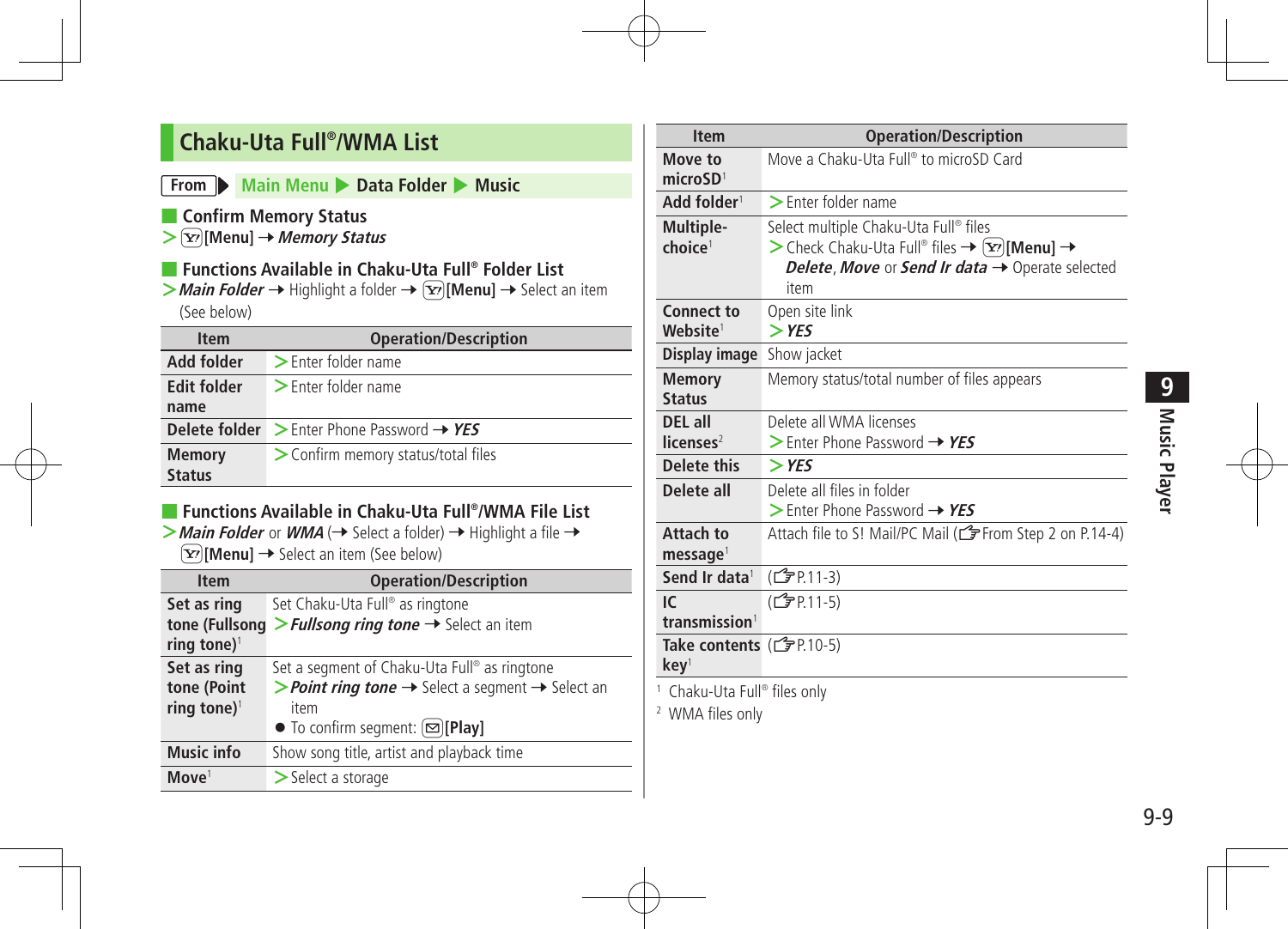# **Using Play List**

**Use Play List to organize Data Folder music files. Select Music folder files to create Play List links to each file in its original folder.**

# **Creating New Play Lists**

- Save up to 30 Play Lists with up to 100 songs per list.
- Music files saved on microSD Card are also savable.

### **Main Menu** 4 **Videos/Music**

# **1 Listen**

Music Player menu or Playback window appears.

● When Playback window appears,  $\boxed{\mathbf{Y}}$  [Menu] → *Player menu* to show Music Player menu.

# *Play List*  $\rightarrow$   $\boxed{\mathbf{Y}}$ *[Menu]*  $\rightarrow$ *Create play list*  $\rightarrow$  Select a category and show file list  $\rightarrow$  Check files to save to Play List  $\rightarrow$

A**[Finish]**

**3** Enter <sup>a</sup> Play List name

**Play List Window**

Play List

**ZEkeitai-001** 

酽All SD-Audio tracks

#### **Note**

● mp4/3gp files in Ring Songs&Tones folder can also be added to Play List.

- **Note**
- Create WMA Play Lists (using Windows Media<sup>®</sup> Player) or SD Audio Play Lists (using SD-Juke Box) on PC. Maximum number of Play Lists to create and songs to save is as follows: WMA Play Lists: 100 Play Lists; 250 songs per list SD Audio Play Lists: 99 Play Lists; 99 songs per list

# **Playing Songs from Play List**

### **Main Menu** 4 **Videos/Music**

# **1 Listen**

Music Player menu or Playback window appears.

 $\bullet$  When Playback window appears,  $\widehat{X}$ [Menu]  $\rightarrow$  *Player menu* to show Music Player menu.

# **2** *Play List* **→ Select a Play List**

- $\bullet$  To play back selected Play List from the beginning:A**[Play]**
- **3** Select <sup>a</sup> file

Selected file plays back. 

# $\blacksquare$ 10-7-5-001  $2110 - 7 - 5 - 002$  $\sqrt{3}10 - 7 - 5 - 003$  $4$   $\overline{17}$  10-7-5-004

**Play List Contents Window**

ceitai-001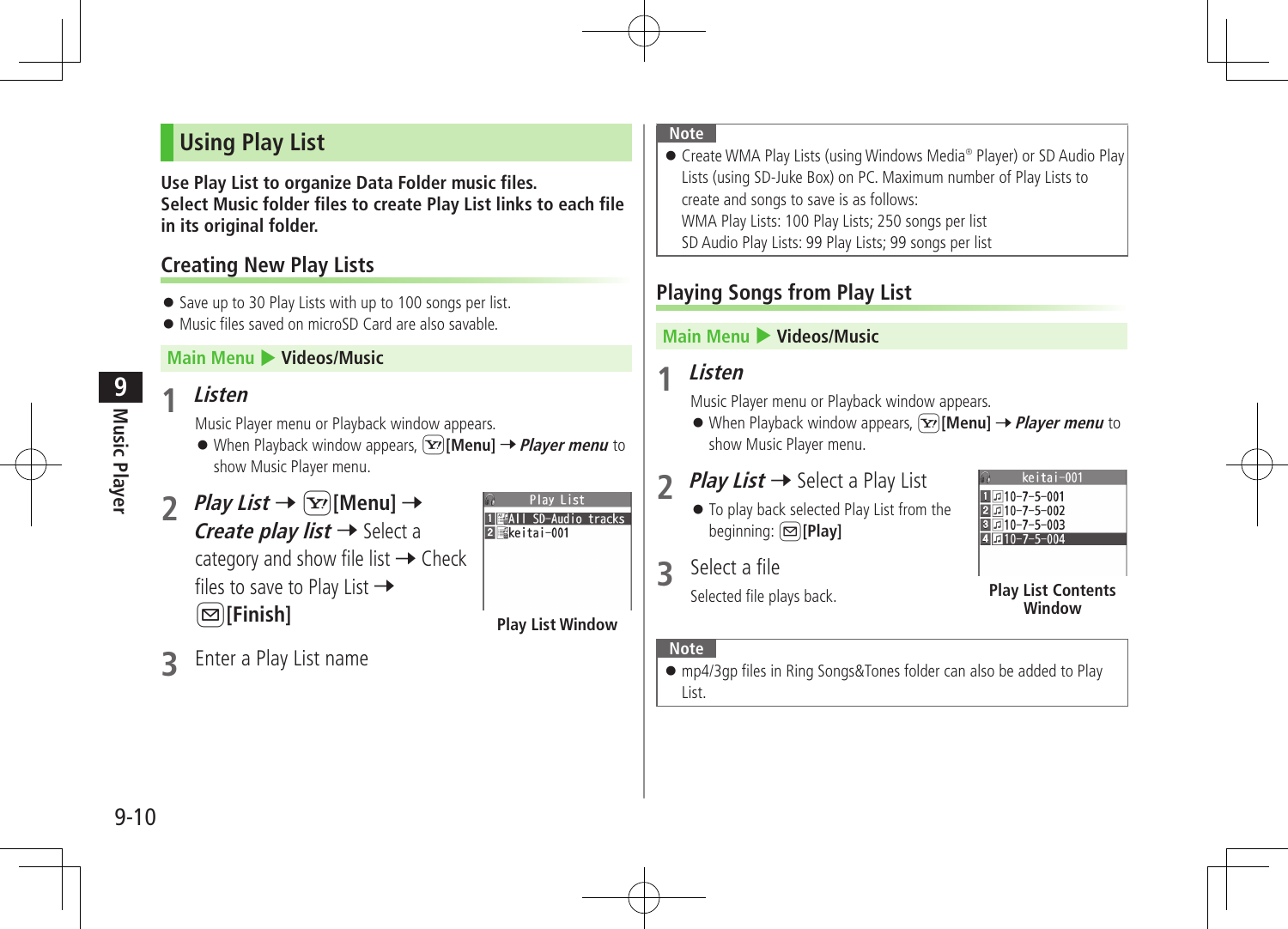# **Play List**

#### **From** Main Menu Videos/Music Listen **(**4 cS**[Menu]** 4 **Player menu)** 4 **Play List**

#### ■ **Functions Available in Play List Window**

> (Highlight a Play List →)  $\boxed{\mathbf{x}}$  [Menu] → Select an item (See below)

| <b>Item</b>                          | <b>Operation/Description</b>                                                       |
|--------------------------------------|------------------------------------------------------------------------------------|
| <b>Player menu</b>                   | Open Music Player menu                                                             |
| Play mode                            | Change play mode (子P.9-6)                                                          |
| setting                              |                                                                                    |
| Create                               | Create a new Play List (CPP.9-10)                                                  |
| play list                            |                                                                                    |
| <b>Copy play list</b> Copy Play List |                                                                                    |
|                                      | > Enter a Play List name                                                           |
| Edit pl. list                        | Edit Play List name                                                                |
| name                                 | > Edit Play List name                                                              |
| Add                                  | Add files to Play List                                                             |
|                                      | $\triangleright$ Select a category, and open a Play List $\rightarrow$ Check files |
|                                      | to add $\rightarrow \text{[}\square\text{[}$ [Finish]                              |
| <b>Delete</b>                        | $\triangleright$ Select an item $\rightarrow$ Operate selected item                |
| play list                            |                                                                                    |

# ■ **Functions Available in Play List Contents Window**

> Select a Play List → (Highlight a file →)  $\boxed{\mathbf{x}}$  [Menu] → Select an item (See below)

| <b>Item</b>                  | <b>Operation/Description</b>                                                                                                                                                                                                                                               |
|------------------------------|----------------------------------------------------------------------------------------------------------------------------------------------------------------------------------------------------------------------------------------------------------------------------|
| Player menu                  | Open Music Player menu                                                                                                                                                                                                                                                     |
| Play mode<br>setting         | Change play mode (FP.9-6)                                                                                                                                                                                                                                                  |
| <b>Music info</b>            | Show song title, artist and playback time                                                                                                                                                                                                                                  |
| Add                          | Add files to Play List<br>$\triangleright$ Select a category, and show contents window $\rightarrow$<br>Check files to add $\rightarrow \boxed{\infty}$ [Finish]                                                                                                           |
| <b>DEL</b> from<br>play list | Delete files from Play List<br>$\triangleright$ Select an item $\rightarrow$ Operate selected item                                                                                                                                                                         |
| Order to play                | $\triangleright$ Select a file from Play List to change playing order $\rightarrow$<br>$\Omega$ to change order $\rightarrow \Omega$ [Select]<br>• Repeat steps above to change order $\rightarrow \lbrack \infty \rbrack$ [Set]                                           |
| Add to<br>play list          | Add files to another Play List<br>> Add one or Add some ( ightharpoonup Tor Add some, check<br>files $\rightarrow \boxed{\text{C}}$ [Finish]) $\rightarrow$ <i>New play list</i> or select a<br>Play List ( $\rightarrow$ For <b>New play list</b> , enter Play List name) |
| <b>Display</b><br>image      | Show jacket                                                                                                                                                                                                                                                                |